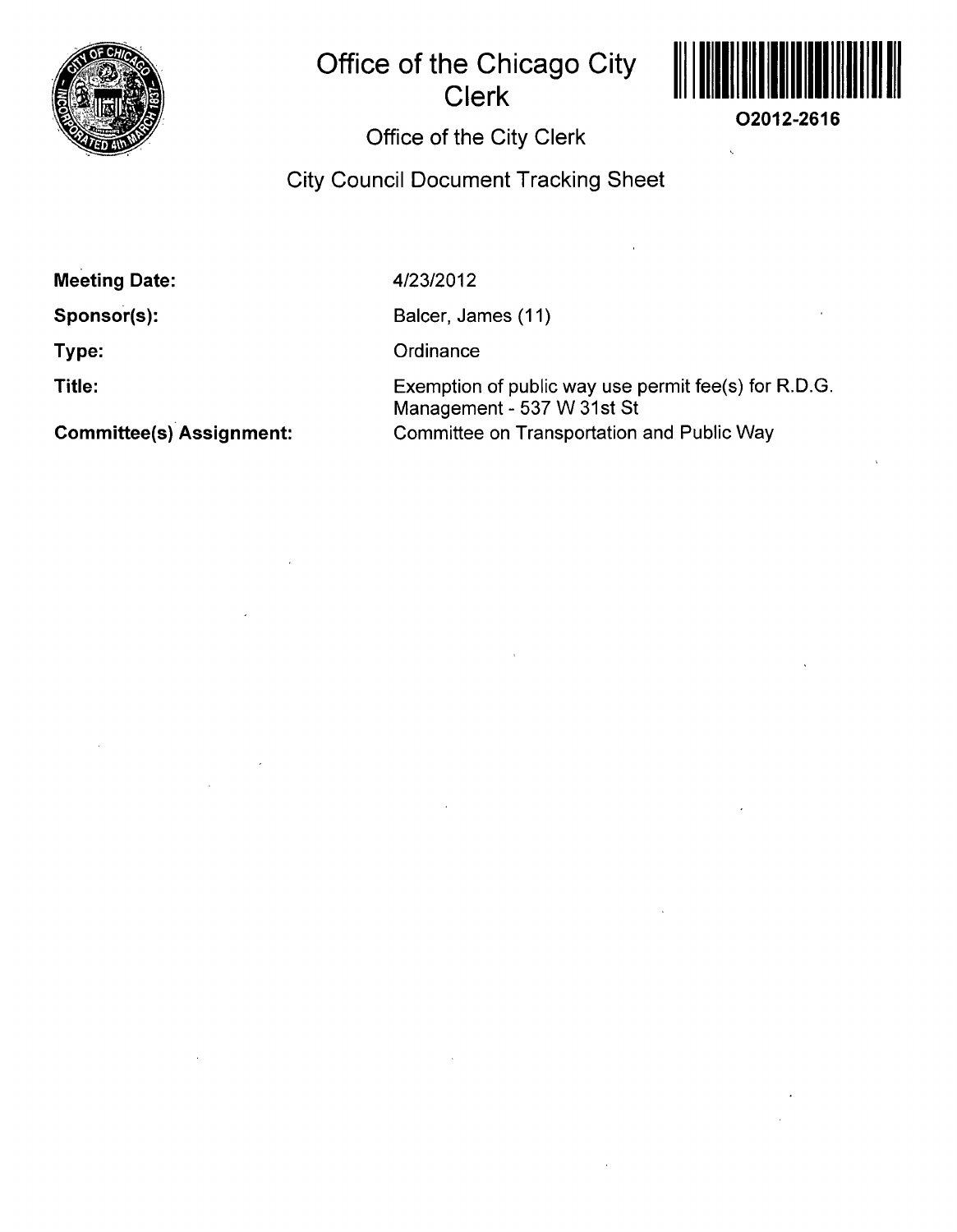JUU'

Introduced to City Council April 18, 2012

An ordinance exempting R.D.G. Management located at 537 West 31<sup>st</sup> Street, for a fire escape

from the public way permit fees under the amended municipal code to Chapter 10-28 as that

term is defined in section 17-17-02146, constructed in or before 1922 a public way use that is part of the

original construction and is a permanent structure of the building . (Attached please find

documentation).

 $\mathcal{L}$ 

n*øs* / Å James A. Balcer

Alderman, 11''' Ward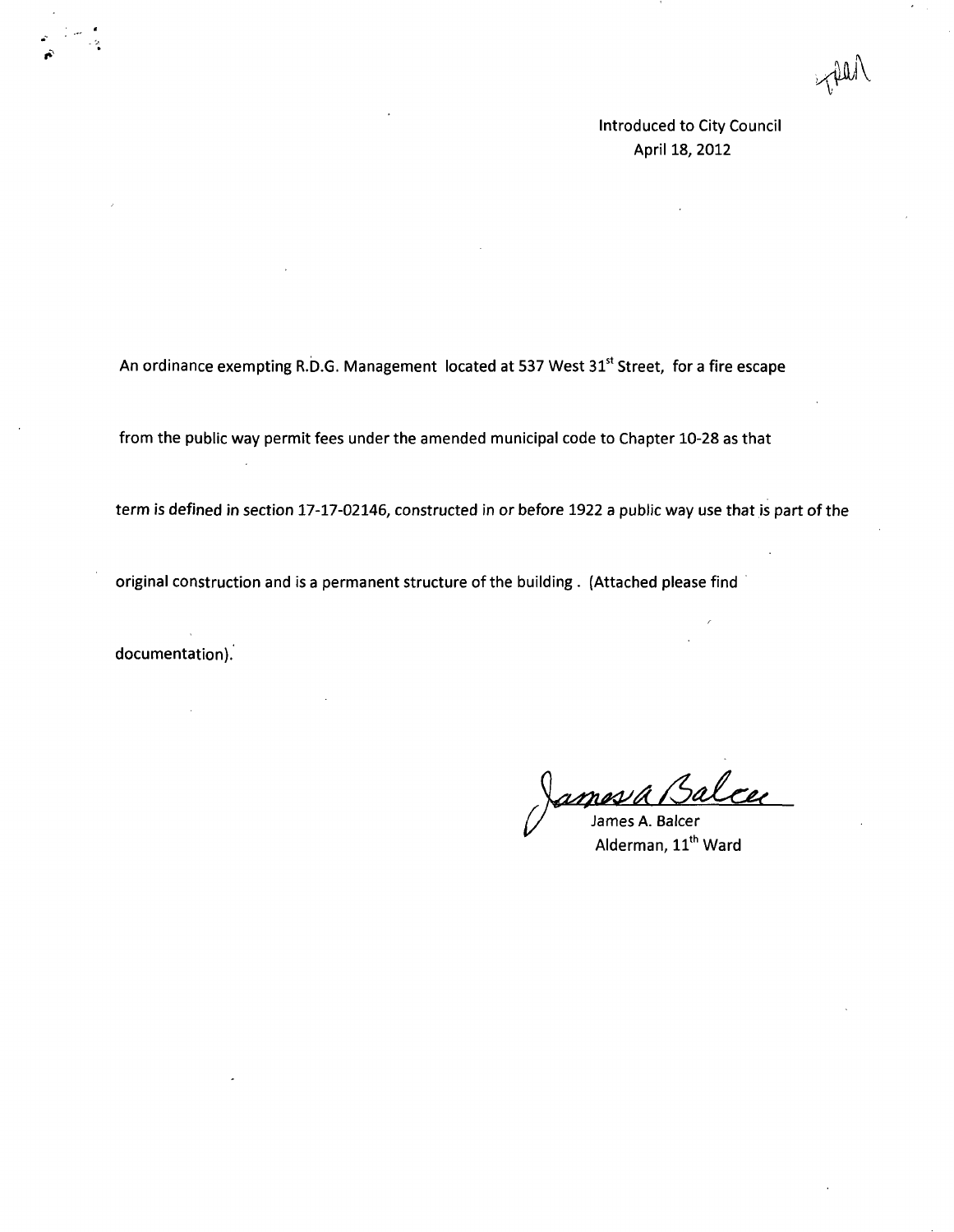| VOLUME PROPERTY INDEX NUMBER<br>$-523$ 17-33-104-010-0000<br>537 W 31ST<br>LOCATION<br>RAYMOND DEGRAZIA<br><b>TAXPAYER</b><br>537 W 31ST ST<br><b>ADDRESS</b> | TOWNSHIP<br>SOUTH CHICAGO<br><b>ST</b> | TAX CODE<br><b>NEIGH</b><br>76001<br>030<br><b>CHICAGO</b> | STREET CODE<br>1340             |  |  |  |  |  |  |  |
|---------------------------------------------------------------------------------------------------------------------------------------------------------------|----------------------------------------|------------------------------------------------------------|---------------------------------|--|--|--|--|--|--|--|
| <b>CHICAGO</b><br>CITY-ST ZIP                                                                                                                                 | IL 60616-3129                          | <b>LAST TRI YEAR</b>                                       | 2009                            |  |  |  |  |  |  |  |
| ASSESSMENT VALUATIONS                                                                                                                                         |                                        |                                                            |                                 |  |  |  |  |  |  |  |
| 2007                                                                                                                                                          | 2008                                   | 2009 PROPOSED                                              |                                 |  |  |  |  |  |  |  |
| 6,360<br>LAND                                                                                                                                                 | 6,360                                  | 15,000                                                     |                                 |  |  |  |  |  |  |  |
| 37,332<br><b>IMPROVEMENTS</b>                                                                                                                                 | 37,332                                 | 29,940                                                     |                                 |  |  |  |  |  |  |  |
| 43,692<br><b>TOTAL</b>                                                                                                                                        | 43,692                                 | 44,940                                                     |                                 |  |  |  |  |  |  |  |
| <b>CLASS</b>                                                                                                                                                  |                                        | $2 - 12$                                                   |                                 |  |  |  |  |  |  |  |
| 3,000<br>LAND SO FEET<br><b>CURRENT MARKET VALUE</b><br>HOMEOWNERS EXEMPTION<br>2009<br>2009<br><b>EXEMPTION</b><br><b>SENIOR</b>                             | 449,400<br><b>DNR</b><br><b>NO</b>     | <b>IRREGULAR LOT</b><br><b>NO</b>                          |                                 |  |  |  |  |  |  |  |
| 2009 NO<br>CERTIFICATE OF ERROR<br>DISABLED VETERANS EXEMPTION                                                                                                | 2009<br>NO<br>HOMEOWNER EXEMPTION      |                                                            |                                 |  |  |  |  |  |  |  |
| 2002 BASE                                                                                                                                                     | 2009<br>EXEMPTION                      | <b>PRORATION</b>                                           | <b>NPHE</b>                     |  |  |  |  |  |  |  |
| EQUALIZED VALUATION H/O VALUATION                                                                                                                             | <b>QUANTITY</b>                        | <b>FACTOR</b>                                              | <b>AMOUNT</b>                   |  |  |  |  |  |  |  |
| 27,842                                                                                                                                                        | 96,406                                 | 1<br>1.000000                                              | 20,000                          |  |  |  |  |  |  |  |
|                                                                                                                                                               |                                        |                                                            |                                 |  |  |  |  |  |  |  |
|                                                                                                                                                               |                                        |                                                            |                                 |  |  |  |  |  |  |  |
| --LAND DESCRIPTION--<br>DESCRIPTION--<br>LAND MEASUREMENT<br>AND MEASUREMENT                                                                                  | --IMPROVED LOT--                       |                                                            | RECORD 001                      |  |  |  |  |  |  |  |
|                                                                                                                                                               | UNIT-PRICE                             |                                                            |                                 |  |  |  |  |  |  |  |
| 3,000 SQUARE FEET                                                                                                                                             | 50.00                                  |                                                            |                                 |  |  |  |  |  |  |  |
| <b>CLASS</b><br>$2 - 00$                                                                                                                                      | LEVEL OF ASSESSMENT<br>10.0%           | <b>ADJUSTMENT FACTOR</b>                                   | <b>ASSESSED VALUE</b><br>15,000 |  |  |  |  |  |  |  |
| -- IMPROVEMENT DESCRIPTION--<br>MARKET VALUE<br><b>CLASS</b><br>299,400<br>$2 - 12$                                                                           | C.D.U.<br>$\sim$                       |                                                            | RECORD 002                      |  |  |  |  |  |  |  |
| LEVEL OF ASSESSMENT<br>$AGE_{\text{av}}$<br>10.0%<br>$124^{3}$                                                                                                | PRORATION FACTOR                       | <b>RELATED PARCEL</b>                                      | <b>ASSESSED VALUE</b><br>29,940 |  |  |  |  |  |  |  |

 $\cdot$ 

 $\bar{\phantom{a}}$ 

 $\sim$ 

 $\lambda$ 

 $\overline{\mathbf{3}}$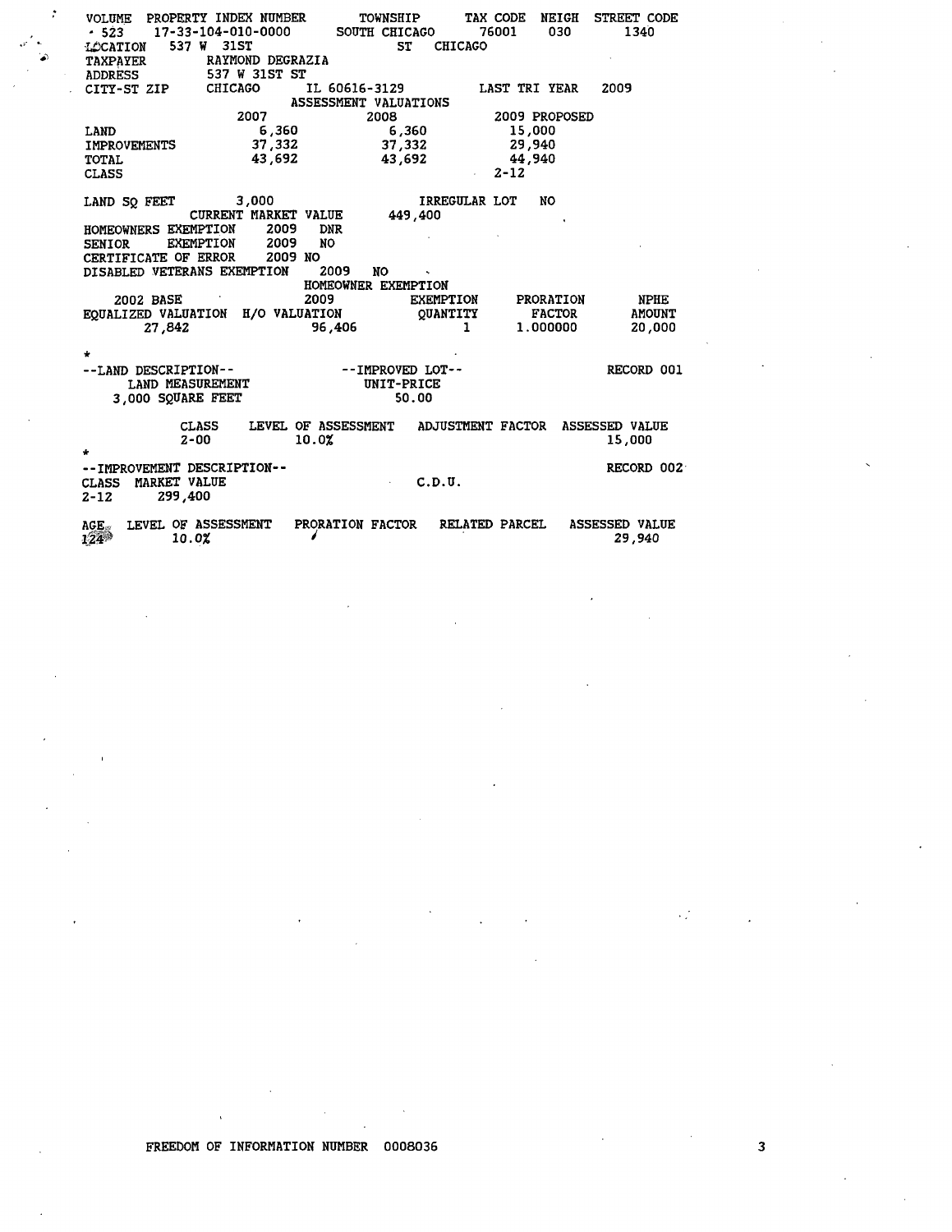17-33-104-010-0000

PROPERTY CLASSIFICATION 2-12 - TWO TO SIX APARTMENTS, UP TO 62 YEARS

1. RESIDENCE TYPE -- three story 2. RESIDENCE USE -- multi family 3. NUMBER OF APARTMENTS -- four 4. EXTERIOR WALLS -- masonry 5. ROOF -- tar and gravel 6. NUMBER OF ROOMS (NO BATHS) --007--7. NUMBER OF BEDROOMS -- 04--8. NUMBER OF FULL BATHS --03--9. NUMBER OF HALF BATHS --1--10. BASEMENT -- partial 11. BASEMENT FINISH --unfinished 12. CENTRAL HEATING --electric 13. OTHER HEATING-STOVE -no SOLAR -no UNIT HEATER -no FLOOR FURNACE -no 14. CENTRAL AIR CONDITIONING -- no 15. NUMBER OF FIREPLACES -- 0--16. ATTIC TYPE -- full 17. ATTIC FINISH --unfinished

18. PLAN OF DESIGN -- stock plan

\*19. CONSTRUCTION QUALITY --average \*20.RENOVATED \*21. STATE OF REPAIR --average \*22.SITE DESIRABILITY --not relevant \*23.GARAGE SIZE -- none \*24. A. CONSTRUCTION \*25. B. ATTACHED \*26. C.IN AREA \*27.PORCH \*28. OTHER IMPROVEMENT VALUE -- no \*29. SQUARE FOOT OF LIVING AREA  $5,040$ \*30.LAND SQUARE FOOTAGE 3,000 \*31.IRREGULAR LOT --no \*32. NO. OF COMMERCIAL UNITS --1--\*33.PRORATED -- no \*34. CATHEDRAL CEILING -- no \*35. RELATED PARCEL NUMBER

FREEDOM OF INFORMATION NUMBER 0008036